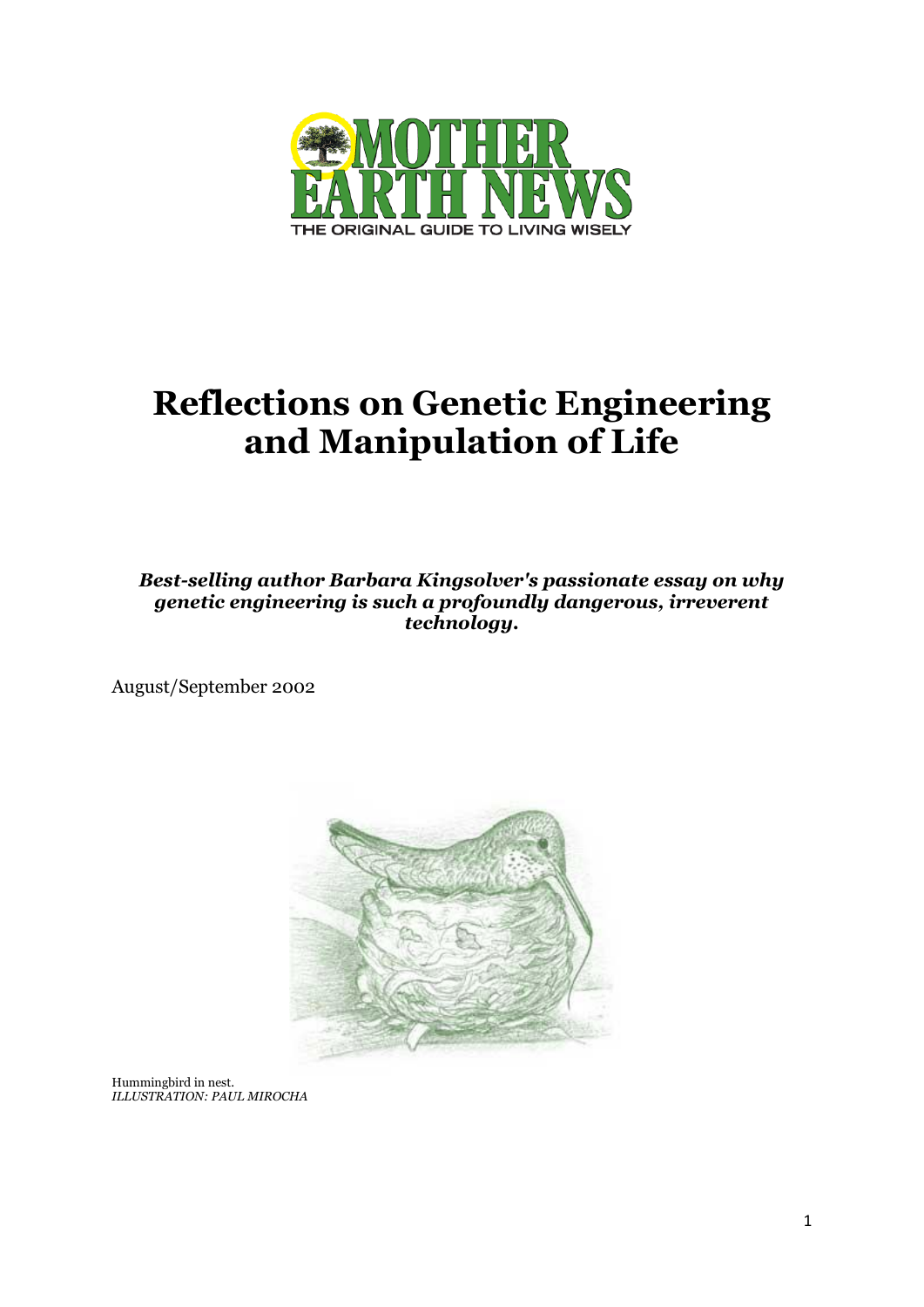## **Reflections on Genetic Engineering and Manipulation of Life**

## By Barbara Kingsolver

In the slender shoulders of the myrtle tree outside my kitchen window, a hummingbird built her nest. It was in April, the sexiest month, season of bud and courtship displays, though I was at the sink washing breakfast dishes and missing the party, or so you might think.

Then my eye caught a flicker of motion outside, and there she was, hovering uncertainly. She held in the tip of her beak a wisp of wadded spiderweb so tiny I wasn't even sure it was there, until she carefully smoodged it onto the branch.

I stayed at my post, washing everything I could find, while my friend did her own housework out there. When the lump had grown big enough — when some genetic trigger in her small brain said, "Now, that will do" — she stopped gathering and sat down on her little tuffet, waggling her wings and tiny rounded underbelly to shape the blob into a cup that easily would have fit inside my cupped hand. Then she hovered up, inspected it from this side and that, settled and waddled with greater fervor, hovered and appraised some more, and dashed off. She returned with fine filaments of shredded bark, which she wove into the webbing along with some dry leaflets vanished then, but in less than a minute she was back with another tiny white tuft she stuck on top of the first. For more than an hour she returned again and again, increasingly confident of her mission, building up by infinitesimal degrees a whitish lump on the branch — and leaving me plumb in awe of the supply of spiderwebbing on the face of the land and a slap-dab or two of lichen pressed onto the outside for curb appeal.

When she had made of all this a perfect, symmetrical cup, she did the most surprising thing of all: she sat on it, stretched herself forward, extended the unbelievable length of her tongue and *licked* her new nest in a long, upward stroke from bottom to rim. Then she rotated herself a minute degree, leaned forward and licked again. I watched her go all the way around, licking the entire nest in a slow rotation that took 10 minutes to complete and ended precisely back at her starting point.

Passed down from hummingbird great-grandmothers immemorial, a spectacular genetic map in her mind had instructed her at every step, from snipping out with her beak the first spider-web tuft to laying down whatever salivary secretion was needed to accrete and finalize her essential creation. Then, suddenly, that was that. Her busy urgency vanished, and she settled in for the long stillness of laying and incubation.

If you had been standing with me at my kitchen sink to witness all this, you would likely have breathed softly, as I did, "My God." The spectacular perfection of that nest, that tiny tongue, that beak calibrated perfectly to the length of the tubular red flowers from which she sucks nectar, taking away pollen to commit the essential act of copulation for the plant that feeds her every piece of it all, my God. You might be expressing your reverence for the details of a world created in seven days, 4,004 years ago (according to some biblical calculations), by a divine being approximately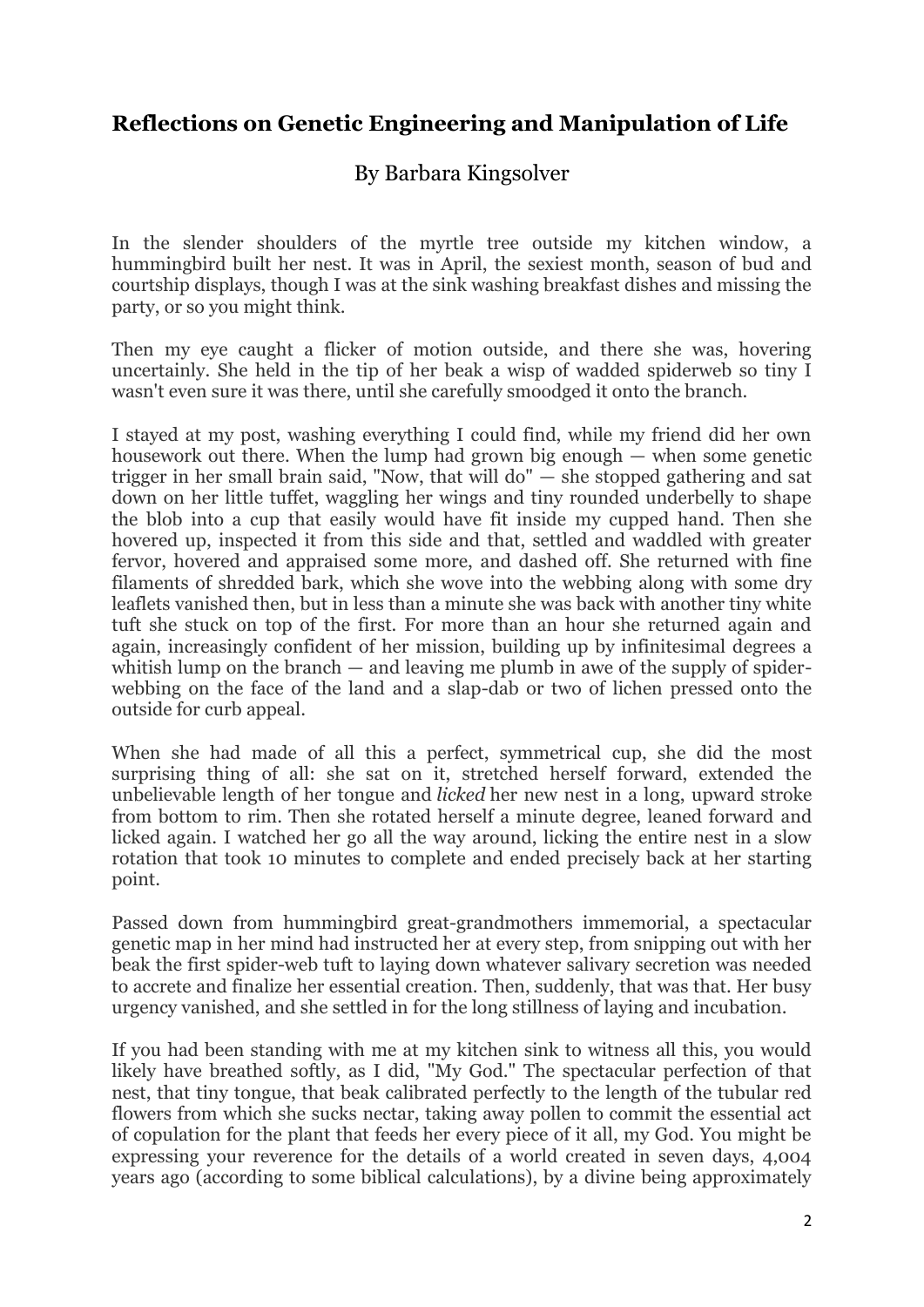human in shape. Or you might be revering the details of a world created by a billion years of natural selection acting utterly without fail on every single life-form, one life at a time.

For my money the latter is the greatest show on Earth and a church service to end all. I have never understood how anyone could have the slightest trouble blending religious awe with a full comprehension of the workings of life's creation.

Charles Darwin was a religious man, blessed with an extraordinary patience for observing nature's details, as well as the longevity and brilliance to put it all together. In his years of studying animate life he noticed four things. which any of us could notice today if we looked hard enough. They are:

1. Every organism produces more seeds or offspring than will actually survive to adulthood.

2. There is variation among these seeds or offspring.

3. Traits are passed down from one generation to the next.

4. In each generation the survivors succeed — that is, they survive — because they possess some advantage over the ones that don't succeed. Because they survive they will pass that advantage on to the next generation. Over time therefore, the incidence of that trait will increase in the population.

Bingo: The greatest, simplest, most elegant logical construct ever to dawn across our curiosity about the workings of natural life. It is inarguable, and it explains everything.

Most people have no idea that this, in total, is Darwin's theory of natural selection. Furthermore parents who tell their children not to listen to such talk because "it's just a theory" are ignorant of what that word means. A theory, in science, is a coherent set of principles used to explain and predict a class of phenomena. Thus, gravitational theory explains why objects fall when you drop them, even though it, too, is "just a theory." Darwin's has proven to be the most robust unifying explanation ever devised in biological science. It's stunning that he could have been so right — scientists of Darwin's time knew absolutely nothing about genetics. After a century and a half, during which time knowledge expanded boundlessly in genetics, geology, paleontology and all areas of natural science, his simple, logical construct continues to explain and predict perfectly the existence and behavior of every Earthly life-form we have ever studied. As the unifying principle of natural sciences, it is no more doubted among modern biologists than gravity is questioned by physicists.

Nevertheless, in a bizarre recent trend, a number of states have limited or even outright banned the teaching of evolution in high schools, and many science textbooks, in turn, have wimped out on the Subject. As a consequence, an entire generation of students is arriving in college unprepared to comprehend or pursue informed science. Many science teachers I know are nostalgic for at least one aspect of the Cold War days, when Sputnik riveted us to the serious business of training our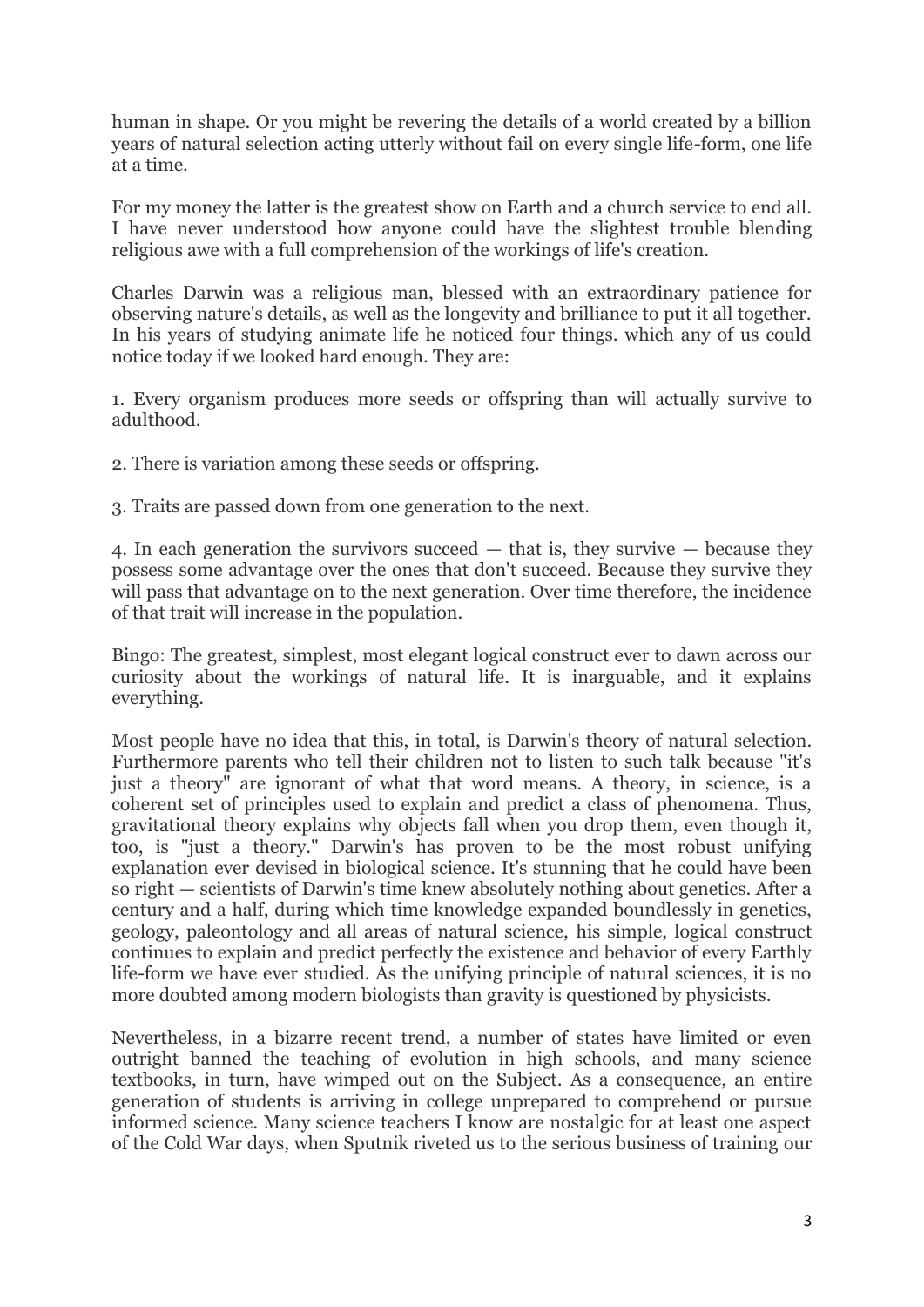kids to real science, instead of allowing it to be diluted or tossed out to assuage the insecurities of certain ideologues.

We dilute and toss at our peril. Scientific illiteracy in our population is leaving too many of us unprepared to discuss or understand much of the damage we are wreaking upon our atmosphere, our habitat and even the food that enters our mouths. Friends who opted in school for English lit(erature) instead of microbiology (an option I myself could easily have taken) sometimes come to me and ask, "In 200 words or less, can You explain to me why I should be nervous about genetic engineering?" I tell them, "Sit down, I'll make you a cup of tea, and then get ready for more than 200 words."

A sound-bite culture can't discuss science very well. Exactly what we're losing when we reduce biodiversity, the causes and consequences of global-warming, these traumas can't be adequately summarized in an evening news wrap-up. Arguments in favor of genetically engineered food, in contrast, are dangerously simple: A magazine ad for an agribusiness touts its benevolent plan to "feed the world's hungry with our vitamin-engineered rice!"

To which I could add in reply my own snappy motto: "if you thought that first free hit of heroin was a good idea . . . ." But before you really can decide whether or not you agree, you may need the words above and a few thousand more. If so, then sit down. I have a cup of tea, and bear with me. This is important.

At the root of everything. Darwin said, is that wonder of wonders, genetic diversity. You're unlike your sister, a litter of pups is its own small Rainbow Coalition, and every grain of wheat in a field holds inside its germ a slightly separate destiny. You can't see the differences until you cast the seeds on the ground and grow them out, but sure enough, some will grow into taller plants and some shorter, some tougher. Some sweeter. In a good year all or most of them will thrive and give you wheat. But in a had year a spate of high winds may take down the tallest stalks and leave standing at harvest time only, say, the 10 percent of the crop that had a "shortness" gene. And if that wheat comprises your winter's supply of bread plus the only seed you'll have for next year's crop, then you'll be almighty glad to have that small, short harvest.

Genetic diversity, in domestic populations as well as wild ones, is nature's sole insurance policy. Environments change: Wet years are followed by droughts, lakes dry up, volcanoes rumble ice ages dawn. It's a big bad world out there for a little strand of DNA. But a population will persist over time if, deep within the scattered genetics of its ranks, it is literally prepared for anything. When the windy years persist for a decade, the wheat population will be overtaken by a preponderance of shortness, but if the crop maintains its diversify, there will always be recessive aspirations for height hiding in there somewhere waiting to have their day.

How is the diversity maintained? That old black magic called sex. Every seed has two parents. Plants throw their sex to the wind to a hummingbird's tongue to the knees of a bee — in April you are inhaling sex, and sneezing. In the process, each two parents put their scrambled genes into offspring that represent whole new genetic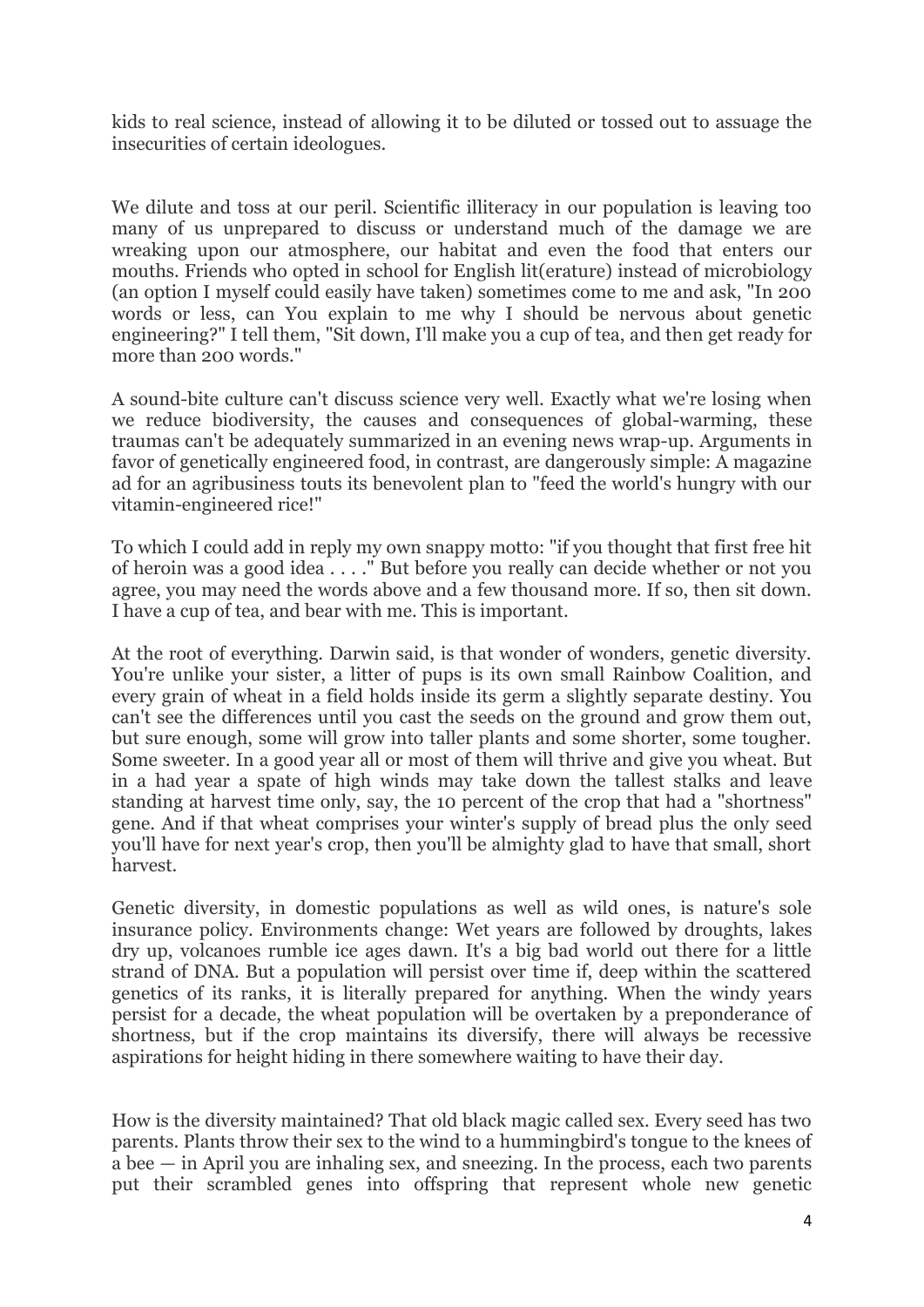combinations never before seen on Earth. Every new outfit will be ready for something, and together  $-$  in a large-enough population  $-$  the whole crowd will be ready for anything. Individuals will die, not at random but because of some fatal misfit between what an organism has and what's required. But the population will live on, moving always in the direction of fitness (however fitness" is at the moment defined), not because anyone has a master plan but because survival carries fitness forward and death doesn't.

People have railed at this reality, left and tight, since the evening when a British ambassador's wife declared to her husband, "Oh dear, let us hope Mr. Darwin isn't right, and if he is, let us hope no one finds out about it!" Fundamentalist Christians seem disturbed by a scenario in which individual will is so irrelevant. They might be surprised to learn that Stalin tried to ban the study of genetics and evolution in Soviet universities for the opposite reason, attacking the idea of natural selection which acts only at the level of the individual — for being anti-Communist. Through it all, the little engines of evolution have kept on turning as they have done for millennia, delivering us here and passing on, untouched by politics or what anybody thinks,

Nikolai Vavilov was an astounding man of science, and probably the greatest plant explorer who has ever lived. In his travels through 64 countries between 1916 and 1940, he recorded more crop diversity than anyone had known existed, and founded the world's largest seed collection.

As he combed continents looking for primitive crop varieties, Vavilov noticed a pattern: Genetic variation was not evenly distributed. In a small region of Ethiopia he found hundreds of ancient wheat varieties known only to that place. A single New World plateau was astonishingly rich in corn varieties, while another one was rolling in different kinds of potatoes. Vavilov mapped the distribution of his findings and theorized that the degree of a crop's diversity indicated how long it had been grown in a given region, as farmers saved a their seeds through hundreds and thousands of seasons. They also saved more types of seed for different benefits. Popcorn, tortilla corn and roasting corn were derived, over centuries, from one original strain. Within each crop type, the generations of selection also yield a breadth of resistance to all types of pest and weather problems encountered through the years.

By looking through his lens of genetics, Vavilov began to pinpoint the places in the world where human agriculture had originated. Modern genetic research has largely borne out his hypothesis that agriculture emerged independently in the places where the most diverse and ancient crop types, known as land races, are found: in the Near East, northern China, Mesoamerica and Ethiopia.

The industrialized world depends entirely on crops and cultivation practices imported from what we now call the Third World (though evidently it actually was first). In an important departure from older traditions, the crops we now grow in the United States are extremely uniform genetically, due to the fact our agriculture is controlled primarily by a few large agricultural corporations that sell relatively few varieties of seeds. Those who know the seed business are well aware that our shallow gene bank is highly vulnerable: When a crop strain succumbs all across the country,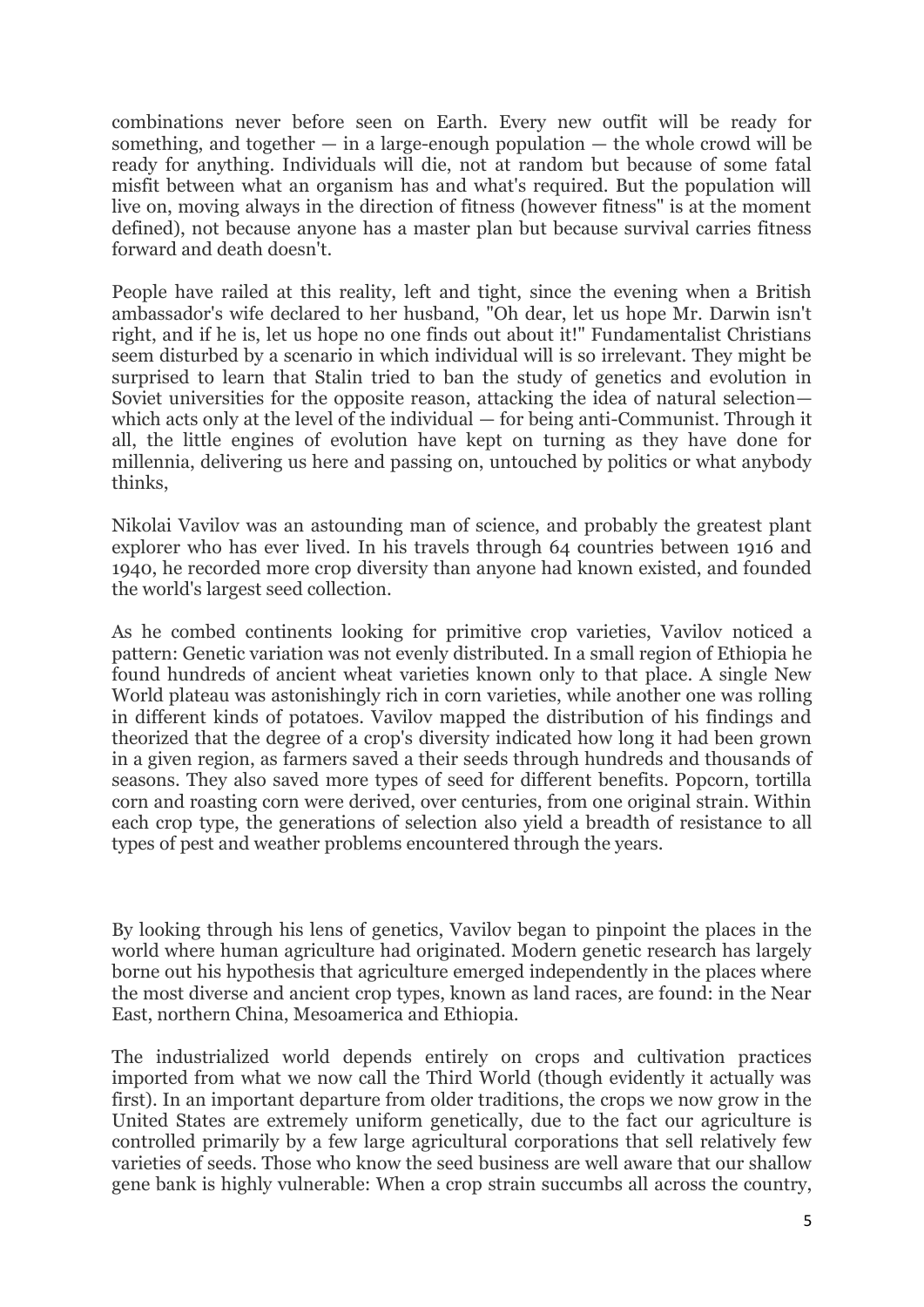all at once to a new disease (as happened with U.S. corn in 1970), researchers must return to the more diverse original strains for help, So we still rely on the gigantic insurance policy provided by the genetic variability in the land races, which continue to be hand-sown and harvested, year in and year out, by farmers in those mostly poor places from which our crops arose.

## **Unbelievably, we are now engaged in a serious effort to cancel that insurance policy. (Editor's emphasis)**

It happens like this. Let's say you are an Ethiopian farmer growing a land race of wheat  $-$  a wildly variable, husky mongrel crop that has been in your family for hundreds of years. You always lose some to wind and weather, but the rest still comes through every year. Lately, though, you've been hearing about a kind of Magic Wheat that grows six times bigger than your crop, is easier to harvest and contains vitamins not found in ordinary wheat. And amazingly enough, by special arrangement with the government, it's free.

Readers who have even the slightest acquaintance with fairy tales will already know there is trouble ahead in this story, The Magic Wheat grows well the first year, but its rapid, overly green growth attracts a startling number of pests. You see insects on this crop that have never eaten wheat before, in the whole of your family's history. You watch, you worry. You realize that you're going to have to spray a pesticide to get this crop through to harvest. You're not so surprised to learn that by special arrangement with the government, the same company that gave you the free seed can sell the pesticide you need. It's a good pesticide, they use it all the time in America, but it costs money you don't have, so you'll have to borrow against next year's crop.

The second year, you will be visited by a terrible drought and your crop will not survive to harvest at all. Every stalk dies. Magic Wheat from America doesn't know beans about Ethiopian drought. The end.

Actually, if the drought arrived in Year Two and the end came that quickly, you'd be very lucky, because chances are good you'd still have some of your family-line seed around. It would be much more disastrous if the drought waited until the eighth or ninth year to wipe you out, for then you'd have no wheat left at all, Magic or otherwise. Seed banks, even if they're 11,000 years old, can't survive for more than a few years on the shelf if they aren't grown out as crops year after year. they die — or else get ground into flour and baked and eaten — and then this product of a thousand hands and careful selection is just gone, once and for all.

This is no joke. The infamous potato famine or Southern Corn leaf Blight catastrophe could happen again any day now, in any place where people are once again foolish or poor enough to be coerced (as was the case in Ireland) to plant an entire country in a single genetic swain of a food crop.

While agricultural companies have purchased, stored and patented certain genetic materials from old crops, they cannot engineer a crop, ever, that will have the resilience of land races under a wide variety of environmental conditions. **Genetic engineering is the antithesis of variability** because it removes the wild card that beautiful thing called sex—from the equation.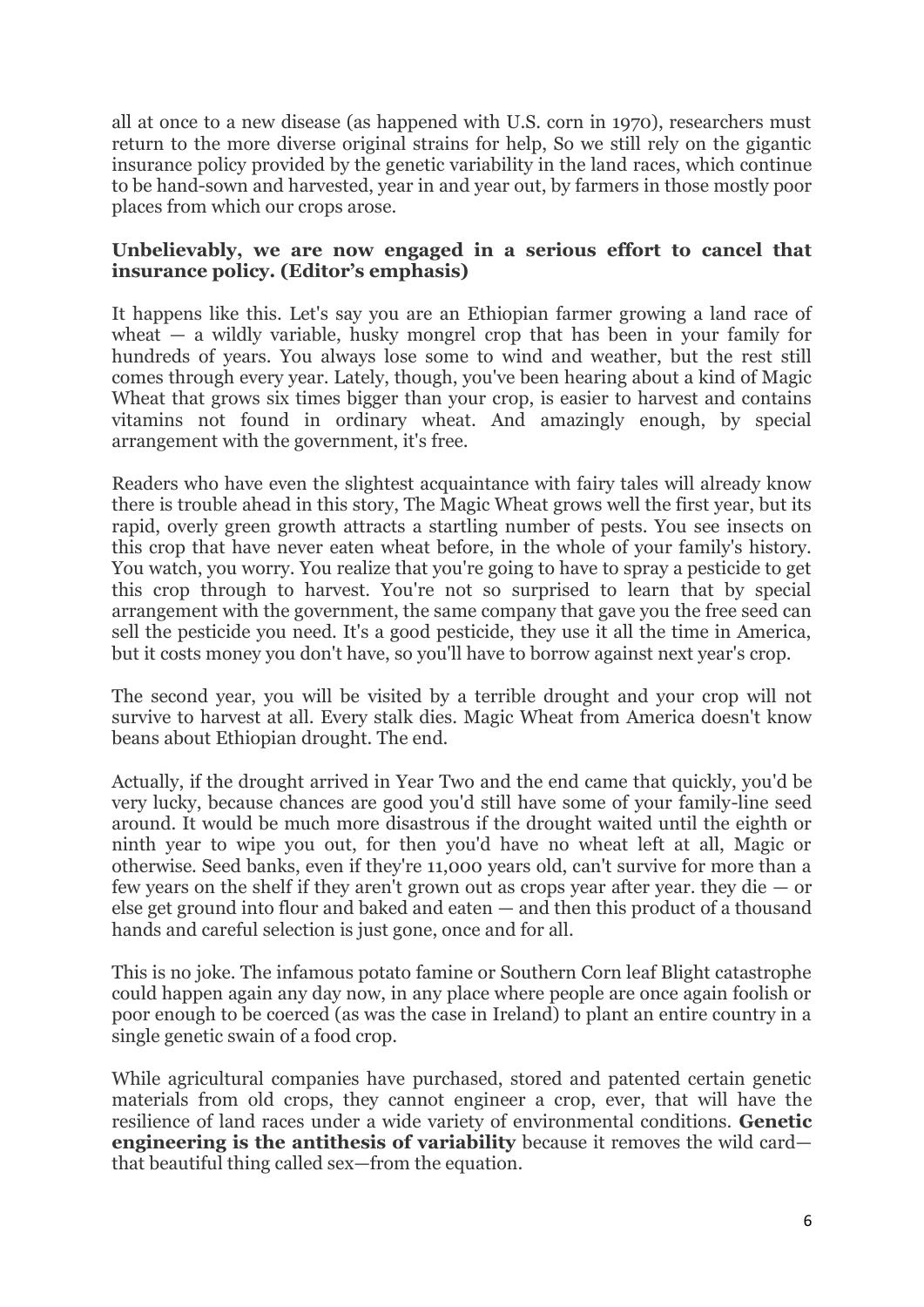This is our new magic bullet: We can move single genes around in a genome to tender a specific trait that nature can't put there, such as ultra-rapid growth or vitamin A in rice. Literally, we could put a wolf in sheep's clothing. But solving agricultural problems this way turns out to be far less broadly effective than the oldfashioned multigenic solutions derived through programs of selection and breeding. Crop predators evolve in quick and mysterious ways, while gene splicing tries one simple tack after another, approaching its goal the way Wile E. Coyote tries out each new gizmo from Acme only once, only to be outwitted by Roadrunner. Crestfallen, Wile E. goes back to the drawing board.

Wendell Berry, with his reliable wit, wrote that genetic manipulation in general and cloning in particular: **" . . . besides being a new method of sheep-stealing, is only a pathetic attempt to make sheep predictable**. **But this is an affront to reality. As any shepherd would know, the scientist who thinks he has made sheep predictable has only made himself eligible to be outsmarted."**

I've heard less knowledgeable people comfort themselves on the issue of genetic engineering by recalling that humans have been pushing genes around for centuries, through selective breeding of livestock and crops. I even read one howler of a quote that began, "Ever since Mendel spliced those first genes . . . ." These people aren't getting it, but I don't blame them  $-$  I blame the religious fanatics who kept basic biology out of their grade-school textbooks. Mendel did not splice genes; he didn't actually control anything at all. He simply watched peas to learn how their natural system of genetic recombination worked.

The farmers who select their best sheep or grains to mother the following year's crop are working with the evolutionary force of selection, pushing it in the direction of their choosing. Anything produced this will still work within its natural evolutionary context of variability, predators', disease resistance and so forth. But tampering with genes outside the checks and balances you might call the rules of God's laboratory is an entirely different process. It's turning out to have unforeseen, sometimes stunning, consequences.

To choose one example among many, genetic engineers have spliced a bacterium into a corn plant. It was arguably a good idea. The bacterium is Bacillus thuringensis (Bt) a germ that causes caterpillars' stomachs to disintegrate. It doesn't harm humans, birds, or even ladybugs or bees, so it's one of the most useful pesticides we've ever discovered.

Organic farmers have worked for years to expedite the path of the naturallyoccurring Bt spores from the soil, where the bacterium lives, onto their plants. You can buy this germ in a can at the nursery and shake it onto your tomato plants, where it makes caterpillars croak before sliding back into the soil they came from. Farmers have always used nature to their own ends, employing relatively slow methods circumscribed within the context of natural laws. But genetic engineering took a giant step and spliced all of the bacterium's DNA into a corn plant's DNA chain so as the corn grew, each of its cells would contain the bacterial function of caterpillarkilling. When each grain produced pollen, it would have a secret weapon against the corn worms that like to crawl down silks to ravage the crop. So far, so good.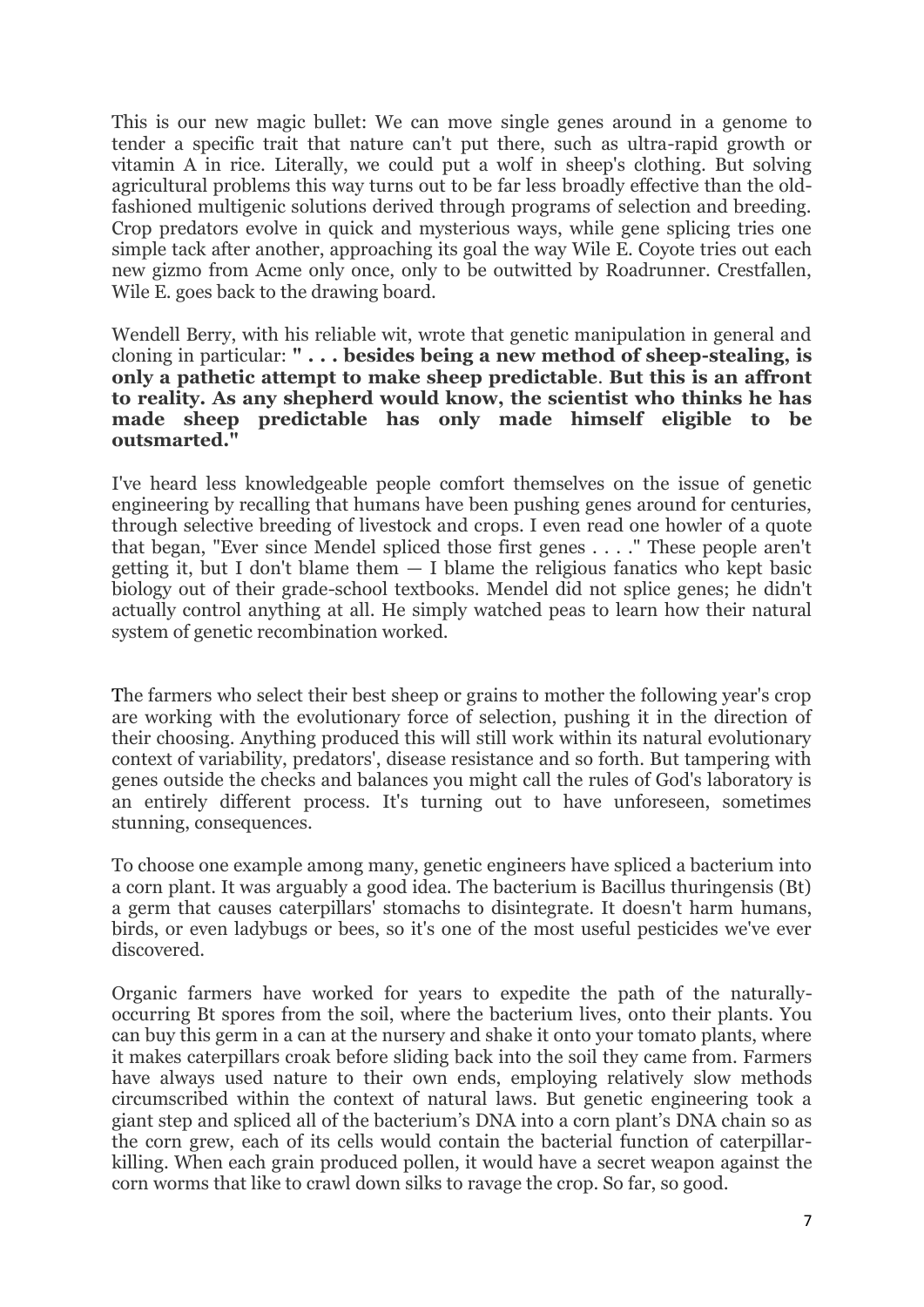But when Bt corn sheds its pollen and casts it to the wind, as corn has always done (it's pollinated by wind not by bees), it dusts a fine layer of fit pollen onto every tree and bush in the neighborhood of every farm that grows it which is rapidly, for this popular crop, becoming the territory known as the United States. There the Bt pollen may infect any butterfly larva in its path. Populations of monarch butterflies those hold little pilgrims who migrate all the way to Mexico and back by their tissue-thin wings, are plummeting fast. While there are many reasons for this (for example, their winter forests in Mexico are being burned), no reasonable person can argue that dusting them with a lethal bacterium is going to help matters, So, too will be the fate of other butterflies more obscure, and more endangered.

And if that doesn't happen to break your heart, just wait awhile, because some filling hat pollinates your food or builds thle soil also may be destined for extinction. And there's another practical problem: The massive exposure to Bt now contained in every cell of this corn, is killing off all crop predators except those few that have mutated a resistance to this long-useful pesticide. As a result, those super-resistant mutants are taking over in exactly the same way that overexposure to antibiotics is facilitating the evolution of antibiotic-resistant diseases in humans.

In this context of phenomenal environmental upsets. with even larger ones just offstage awaiting their cue, it's a bit surprising that the objections to genetic engineering we hear most about are the human health effects. It is absolutely true that new DNA combinations can create proteins we aren't prepared to swallow; notably, genetic manipulations in corn unexpectedly created antigens to which some humans are allergic, The potential human ills caused by ingestion of engineered foods remain an open category — which is scary enough in itself, and I don't mean to minimize it. But there are so many ways for genetic manipulation to destroy our habitat and our food systems that the environmental challenges loom as something on the order of a cancer that might well make personal allergies look like a sneeze.

If genetically reordered organisms infiltrate natural populations, they may rapidly change the genetics in a way that could seal the entire species' doom. A scenario dangerously omnipresent is pollen escaping from genetically manipulated crops, creating new weeds that we cannot hope to remove from the face of the earth. Engineered genes don't play by the rules that have organized life for 3 billion years (or, if you prefer, 4,004). And in this case, winning means loser takes all.

What will it mean for a handful of agri-businesses to control the world's evernarrowing seed banks? What about the chemical dependencies they're creating for farmers in developing countries where government deals with multinational corporations are including farmers to grow these engineered crops? What about the business of patenting and owning genes? Can there be any good in this for the flatout need of people trying to feed themselves? Does it seem safe, the world now being what it is, to give up self-sustaining food systems in favour of dependency on the global marketplace? And finally, would you trust a guy in a suit who's never given away a nickel in his life, who now tells you he's made you some free Magic Wheat?

These are not questions to take lightly as we stand here in the epicenter of corporate agri-business and look around at the world, asking — "Why on earth would they hate us?" The general ignorance of U.S. populations about who controls global agriculture reflects our trust in an assured food supply. Elsewhere, in places where people grow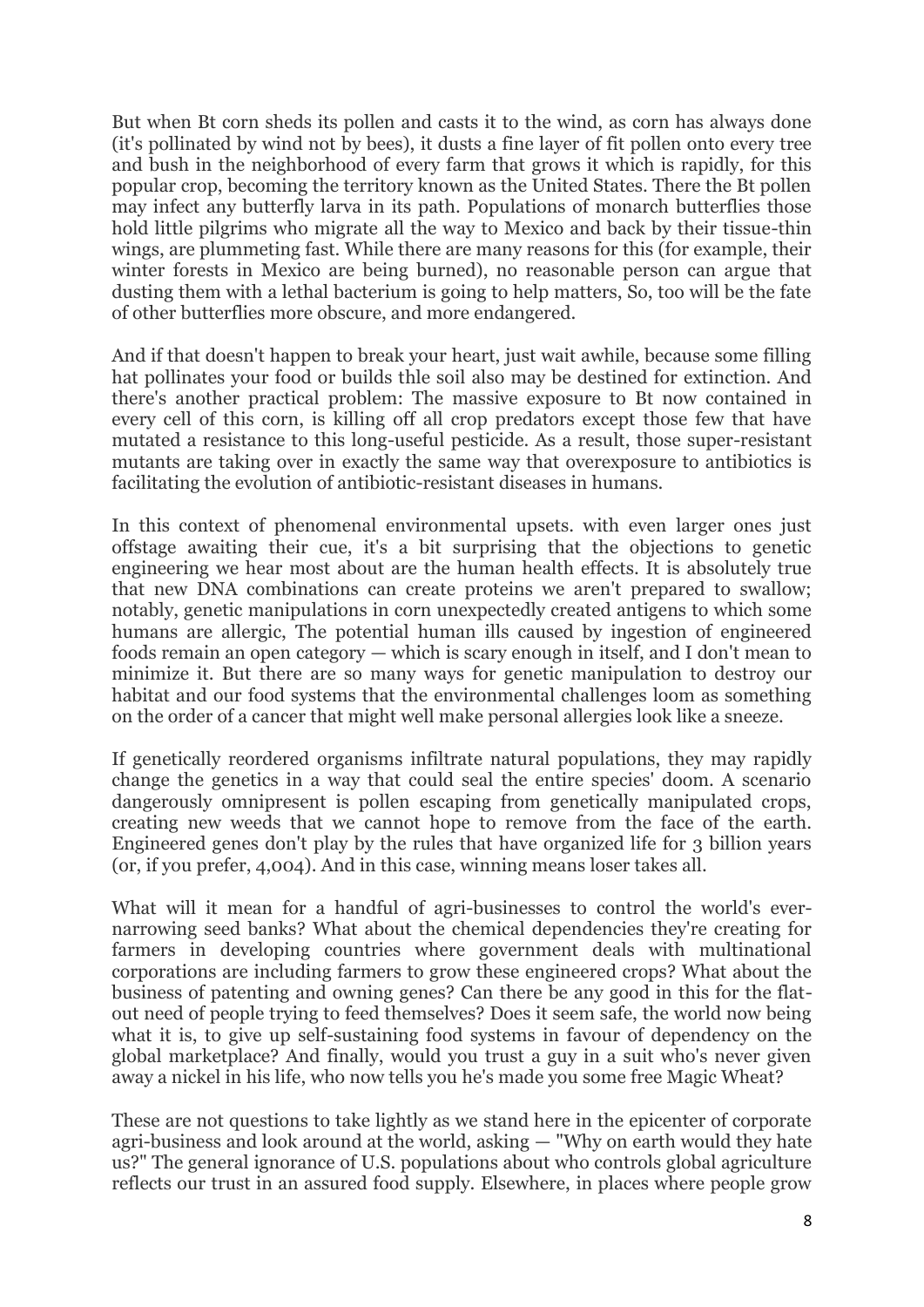more food, watch less TV and generally encounter a greater risk of hunger than we do, they mostly know what's going on. In India, farmers, persist in burning to the ground trial crops of transgenic cotton, and they forced their government to ban Monsanto's "Terminator technology," which causes plants to kill their own embryos so no viable seeds will survive for a farmer to replant in the next generation (meaning he'd have to buy new ones, of course). Much of the world has already refused to import genetically engineered foods or seeds from the United States. But because of the power and momentum of the World Trade Organization, fewer and fewer countries have the clout to resist reconstruction of their food supply around the scariest New Deal ever.

Even standing apart from the moral and political questions  $-$  if a scientist can stand anywhere without stepping on the politics of what's about to he discovered — there are consequences in the science of the matter no one knew how to anticipate. When the widely publicized Human Genome Project completed its mapping of human chromosomes, it offered an unsettling, not-so-widely publicized conclusion: Instead of the 100,000 or more genes that had been expected, based on the number of proteins we must synthesize to be what we are, we have only about 30,000 — roughly the same number as a mustard plant.

This evidence undermined the central dogma of how genes work; that is, the assumption of a clear-cut chain of processes leading from a single gene to the appearance of the trait it controls. Instead, the mechanism of gene expression appears vastly more complicated than had been assumed since Watson and Crick discovered the structure of DNA in 1953. The expression of a gene may be altered by its context, such as the presence of other genes on the chromosome near it. Yet, genetic engineering operates on assumptions based on the simpler model. Thus, single transplanted genes often behave in starling ways in an engineered organism, often proving lethal to themselves, or, sometimes, neighboring organisms. In light of newer findings, geneticists increasingly concede that gene-tinkering is to some extent shooting in the dark.

**Barry Commoner, senior scientist at the Center for the Biology of Natural Systems at Queens College, laments that while the public's concerns are often derided by industry scientists as irrational and uneducated, the biotechnology industry is conveniently ignoring the latest results in the field "which show that there are strong reasons to fear the potential consequences of transferring a DNA gene between species."**

Recently I heard Joan Dye Gussow, who studies and writes about the energetics, economics and irrationalities of global food production, discussing some of these problems. She mentioned the alarming fact that pollen from genetically engineered corn is so rapidly contaminating all other corn that we may soon have no naturally bred corn left in the United States. "This is a fist in the eye of God," she said, adding with a sad little laugh, "and I'm not even all that religious." Whatever you believe in — whether God for you is the watchmaker who put together the intricate workings of this world in seven days or seven hundred billion days — you'd be wise to believe the part about the fist.